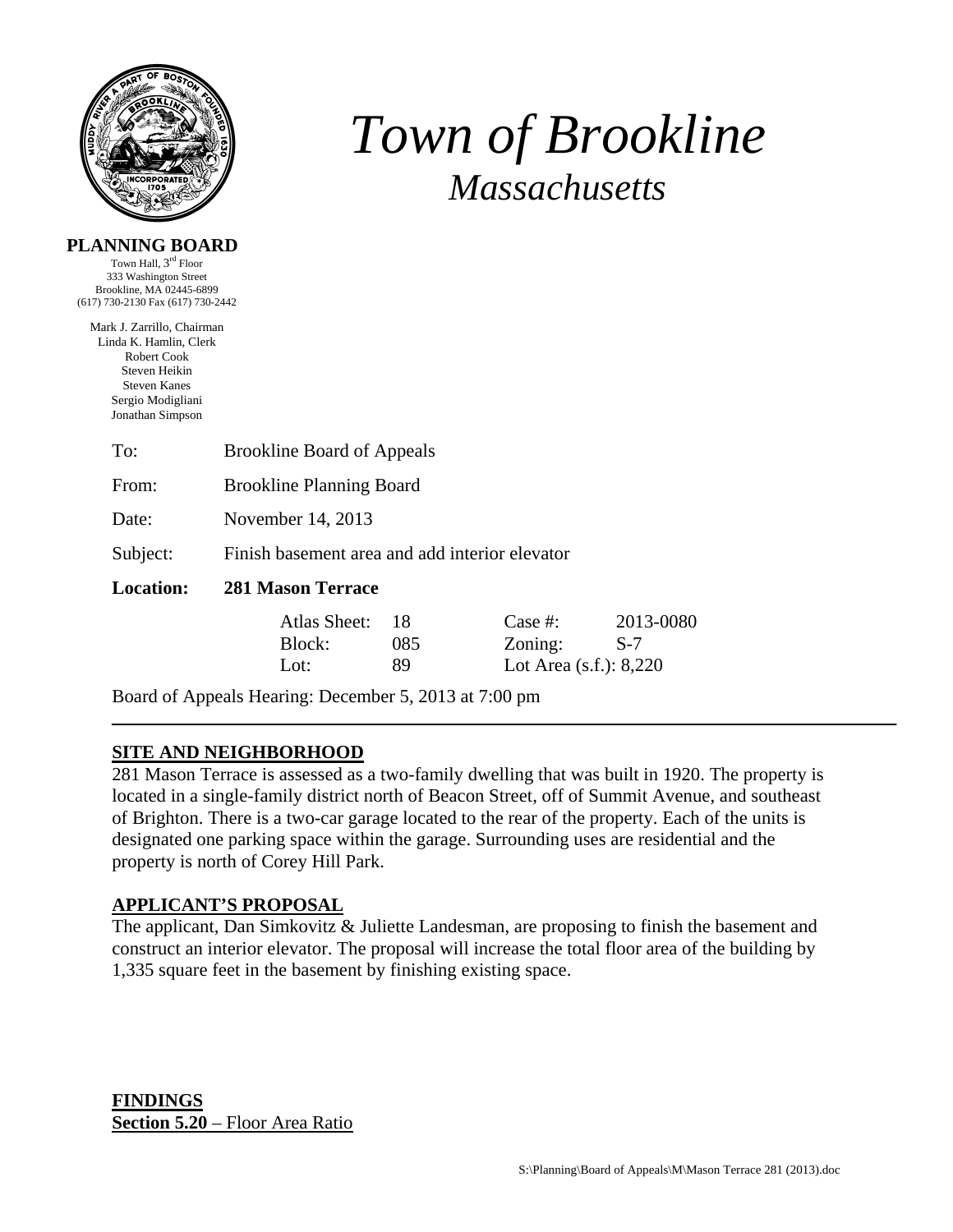| <b>Floor Area</b>       | <b>Allowed</b> | <b>Existing</b> | <b>Proposed</b> | <b>Finding</b> |
|-------------------------|----------------|-----------------|-----------------|----------------|
| <b>Floor Area Ratio</b> | .35            | .62             | .78             |                |
| (% of allowed)          | $100\%)$       | (177%)          | (222%)          | Variance       |
| Floor Area (s.f.)       | 2,877          | $5,107$ s.f.    | $6,442$ s.f.    |                |

#### **Section 8.02.2** – Alteration or Extension

A special permit is required to alter this non-conforming structure.

#### **PLANNING BOARD COMMENTS**

The Planning Board is mostly supportive of the proposal to increase the floor area in the existing two-family dwelling. The majority of the Planning Board was sympathetic to the proposal because it would not be largely visible from the exterior of the dwelling. Their support was also contingent on whether or not they could make a valid variance argument to the Board of Appeals.

The minority of the Planning Board felt that to further increase to the floor area in the dwelling would be detrimental to the neighborhood and would not conform to any section of Brookline's Zoning By-Law. The dwelling is already nonconforming because it exceeds the allowed floor area well beyond what would be allowed by a special permit. The existing dwelling is currently one of the larger structures on Mason Terrace. Furthermore, the proposal does not appear to meet any of the requirements for a variance.

## **Therefore, the Planning Board recommends approval (3-2) of the plans by Innovative Collaborations, Inc., dated 7/10/13, however, should the Board of Appeals find that the proposal meets the statutory requirement for a variance, the Planning Board recommends the following conditions:**

- 1. Prior to the issuance of a building permit, a final site plan and final floor plan shall be submitted subject to the review and approval of the Assistant Director of Regulatory Planning.
- 2. The site plan should reflect the side yard setback relief that is required for the construction of the window well.
- 3. Prior to the issuance of a building permit, the applicant shall submit to the Building Commissioner for review and approval for conformance to the Board of Appeals decision: 1) a final site plan stamped and signed by a registered engineer or land surveyor; 2) final building elevations stamped and signed by a registered architect; and 3) evidence that the Board of Appeals decision has been recorded at the Registry of Deeds.

*tcr*